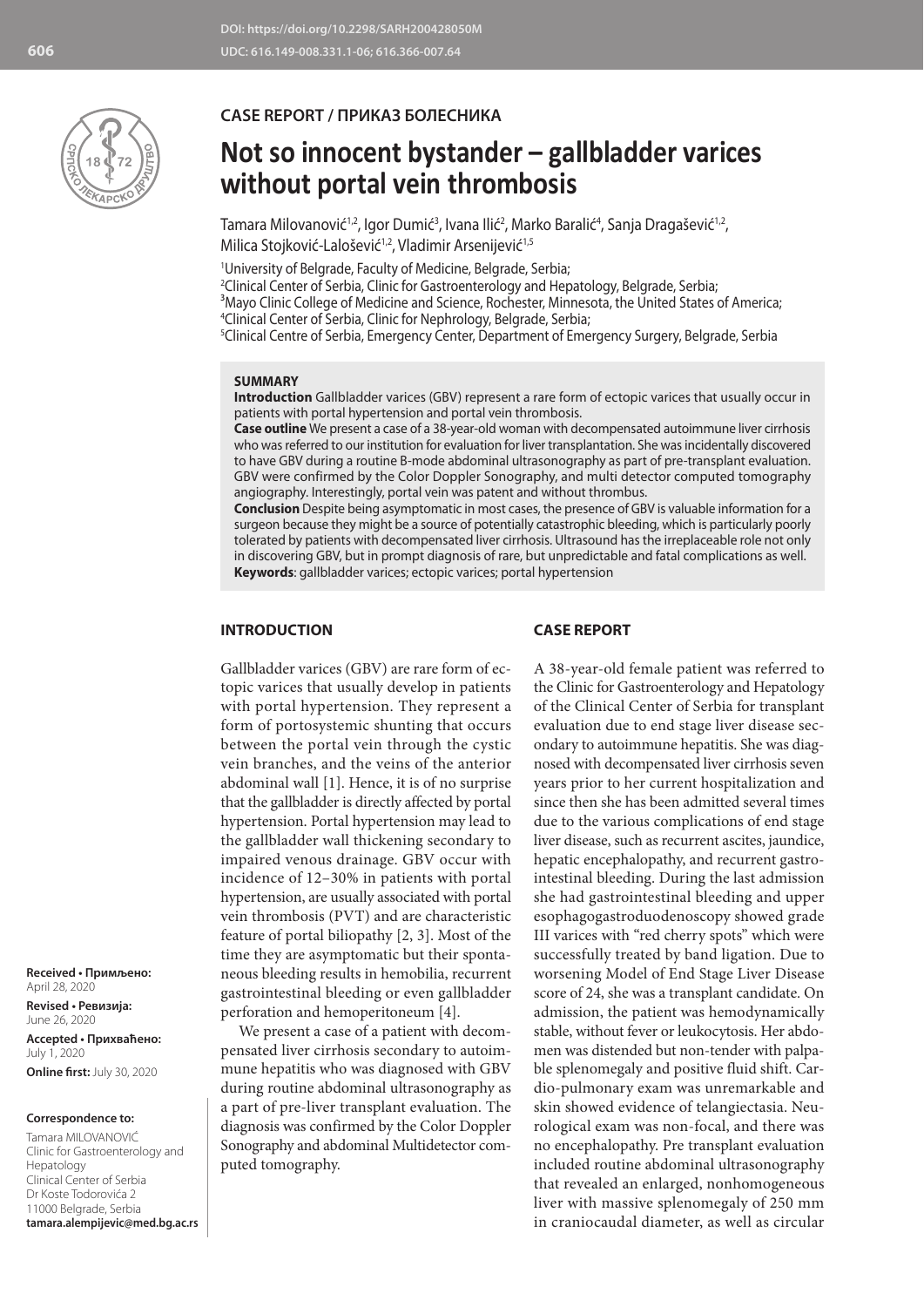

**Figure 1.** Gallbladder varices on B mode ultrasound **Figure 2.** Gallbladder varices on B mode ultrasound





**Figure 3.** Delaminated gallbladder wall on abdominal multidetector computed tomography



**Figure 4.** Dilated portal vein branch on abdominal multidetector computed tomography



**Figure 5.** Dilated portal vein branch on abdominal multidetector computed tomography

changes in the gallbladder wall. Doppler sonography of portal system confirmed GBV, however, without a PVT (Figures 1 and 2). Multidetector computed tomography angiography of the abdomen confirmed a thickened and delaminated gallbladder wall with GBV as well as dilated, but patent portal vein without thrombosis (Figures 3, 4, and 5).

## **DISCUSSION**

Ectopic varices represent dilated splanchnic veins, or dilated portosystemic collaterals, which occur along the entire gastrointestinal tract outside the common variceal sites such as gastroesophageal varices and internal hemorrhoids [2]. GBV are a form of ectopic varices seen as a complication of portal hypertension. They consist of enlarged blood vessels in the gallbladder wall or gallbladder fossa, and represent a portosystemic shunt between the cystic branches of the portal vein and the systemic veins of the anterior abdominal wall [1, 2, 3]. The incidence is similar in adult and pediatric population with portal hypertension, estimated to be up to 30% [4]. The majority of patients with GBV also have PVT, however, as our case illustrates, they might develop even in the absence of PVT. The gold standard for diagnosis is the Color Doppler Sonography, which shows the varices as venous flow in the delaminated and thickened parts of the gallbladder wall [3, 5]. If feasible, contrast-enhanced ultrasound can

be a valuable further diagnostic tool, while computed tomography scan and magnetic resonance appear to be less sensitive compared to ultrasound.

It is important to consider other etiologies that might mimic GBV and present similarly. These etiologies are more common than GBV and include acute or chronic cholecystitis, gallbladder cancer and porcelain gallbladder to name a few. The absence of mineralization and the presence of vascular enhancement rules out porcelain gallbladder, while the absence of pericholecystic fluid and inflammation make cholecystitis unlikely. A gallbladder cancer can present radiologically in similar fashion, but one would expect to see some degree of local soft tissue invasion or presence of metastatic lesions, which were absent in our case. In spite of their ability to affect the contractility of the gallbladder they are not associated with higher risk for development of cholelithiasis [6]. When present, GBV may cause hemobilia, intra-abdominal hemorrhage, or rupture of the gallbladder as illustrated in several case reports [7]. Ultrasound has the irreplaceable role not only when discovering GBV, but in prompt diagnosis of the rare, but unpredictable and fatal complications as well. [8]. Despite being rare, GBV are the potential cause of detrimental gastrointestinal hemorrhage. The bleeding from GBV is serious because as population with portal hypertension and decompensated cirrhosis tends to be sick and poorly tolerates hemodynamic protuberances. Our case illustrates a rare entity, which should be considered in any patient with planned abdominal surgery, particularly those with